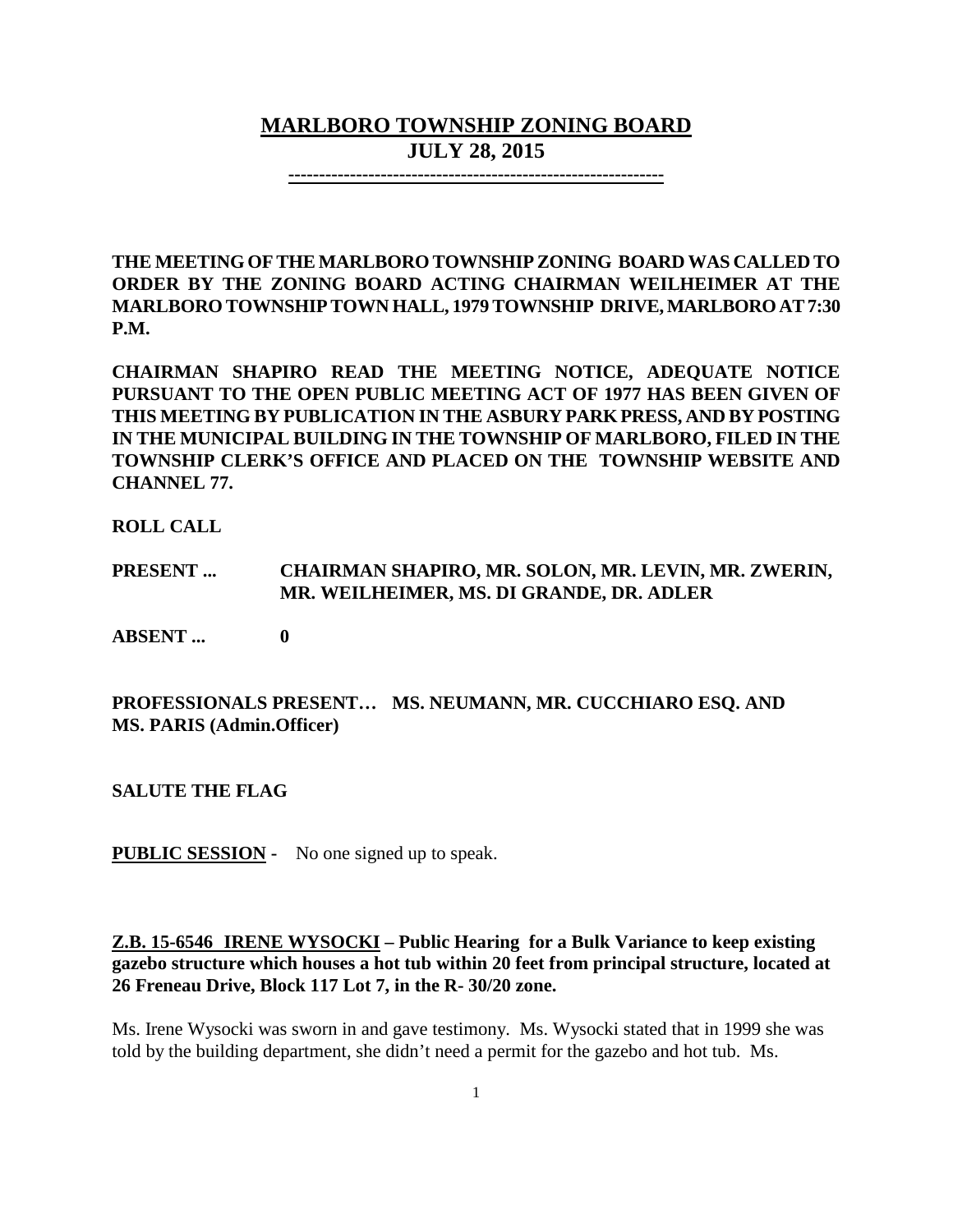Wysocki stated that the hot tub was installed on top of an existing patio, and the gazebo covering the hot tub, is anchored to the patio. Mr. Cucchiaro Esq. asked Ms. Wysocki who she spoke with in the building department. Ms. Wysocki said she didn't remember. Chairman Shapiro asked how far the gazebo is from the house. Ms. Wysocki said it is about 2 to 3 feet. Dr. Adler asked what the setback is off the rear property line. Ms. Wysocki said she didn't know. Dr. Adler asked if the gazebo has an opening on the top, or is it glass? Ms. Wysocki stated the top of the gazebo has a fiberglass dome on top, like a skylight. Dr. Adler asked if there was proper drainage between the two structures? Ms. Wysocki stated that there is a drywell installed.

### *In workshop*

Offered: Chairman Shapiro

Second: Mr. Levin

Mr. Solon he has concerns with the distance between structures. Mr. Levin requested proper building inspections be conducted. Mr. Zwerin would like inspections conducted as well. Mr. Weilheimer stated that the structure and hot tube needs to be up to code. Ms. DiGrande would inspections. Dr. Adler has no issues with the application. Chairman Shapiro said he has no issue with the application as long as everything is up to code.

# *Out of Workshop*

| Offered: | Chairman Shapiro |  |
|----------|------------------|--|
|----------|------------------|--|

Second: Mr. Levin

### *A motion in the affirmative*

| Offered: | Chairman Shapiro | Ayes: 6 (Mr. Solon, Mr. Levin, Mr. Zwerin,<br>Mr. Weilheimer, Chairman Shapiro,<br>Ms. DiGrande, Dr. Adler) |
|----------|------------------|-------------------------------------------------------------------------------------------------------------|
|          |                  | Absent: 0                                                                                                   |
| Second:  | Ms. DiGrande     | Nays:<br>- 0                                                                                                |
|          |                  | $\mathfrak{D}$                                                                                              |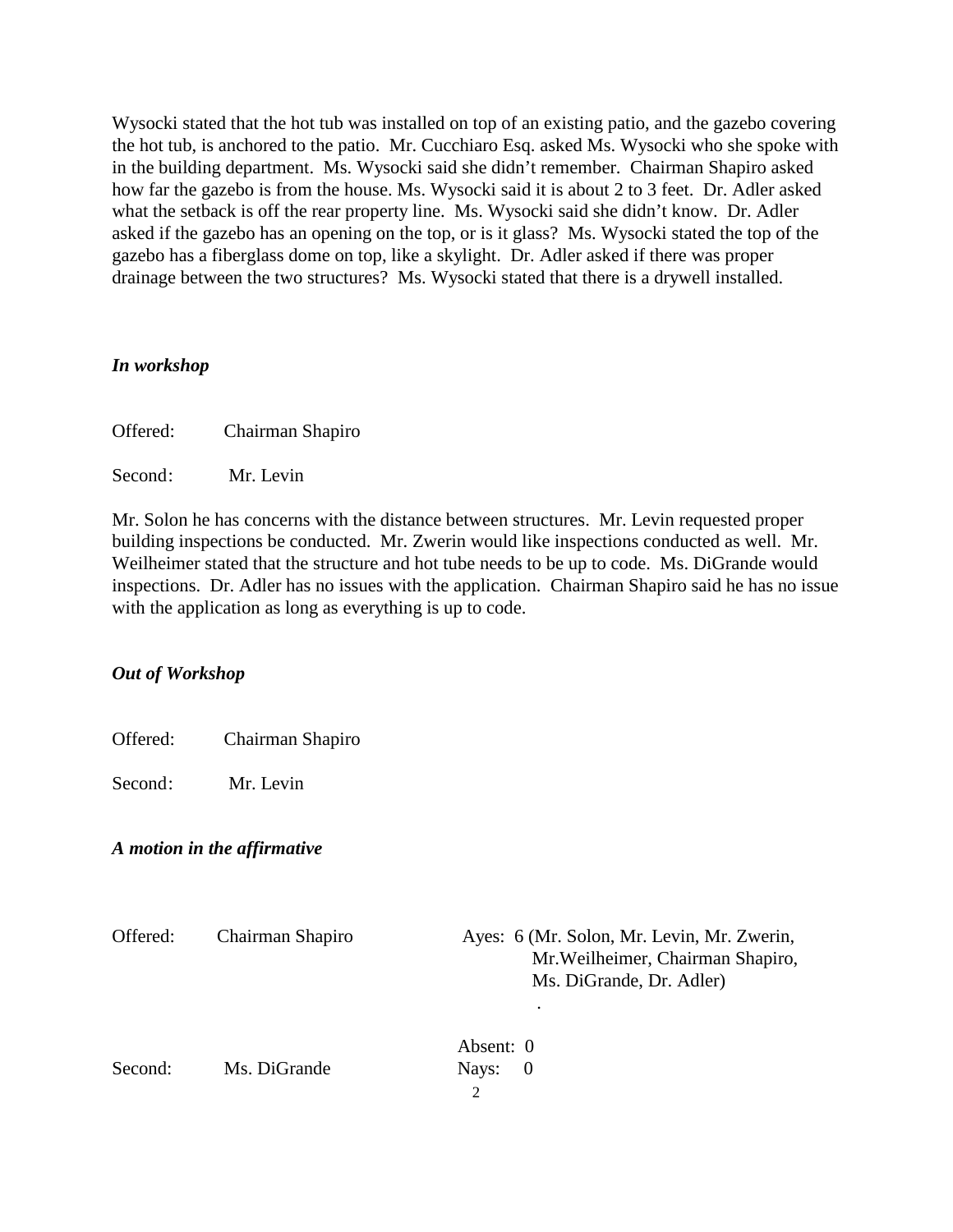**Z.B. 14-6525 MARLBORO MUSLIM CEMETERY** – Continued Public Hearing for a minor sub-division which represents an expansion of a non-conforming use, located at 340 Spring Valley Road, Block 146 Lot 48, in the LC zone

*This application is being carried to the meeting of September 29, 2015, without further notice*

**Z.B. 15-6529 LITTLE MILL REALTY** – Continued Public Hearing for Use Variance to permit Medical/Dental office in a residential zone, located at 2 East Frances Avenue, Block 176 Lot 102, in the R-20 zone

### *Mr. Levin recused himself from the application.*

Mr. Joseph Paparo Esq. gave a brief overview of the application. Mr. Paparo called Justin Taylor of Dynamic Engineering (Applicant's Traffic Engineer) to testify. Mr. Taylor stated that he attended a meeting on March 5, 2015 with Monmouth County with regards to the driveway entrance off Route 520. Mr. Taylor stated that he submitted additional information the County per their request. On April 13, 2015 he met with development review committee and they determined that they would not approve access to Route 520. Mr. Miskovich P.P. (Boards Traffic Engineer) stated that it is County standard, that if there is access from a side street, they prefer it there. If the driveway was approved off Route 520, it would only be 50 feet from the intersection. It makes for a better situation, to use a side street for the entrance. Mr. Taylor spoke about the number of parking stall proposed. He stated that the applicant is proposing 17 parking stalls where 9 are required, so not to negatively impact the neighbors. Mr. Taylor submitted photos of the surrounding area. Mr. Taylor stated that he found that 1.5 cars were parked on East Frances. Mr. Paparo asked Mr. Taylor to speak about the potential queuing issues of that East Frances and Route 520. Mr. Taylor's findings were that during peak hour, only one to two cars. The proposed application would have a nominal increase in the queue. In Mr. Taylor's opinion, there will not be a negative impact on East Frances due to this application, if it were approved. Mr. Solon asked for clarification regarding the number of photos, number of days, and times they were taken. Mr. Taylor stated that they went every week, four times per week, and on average three or four times per day. Mr. Taylor stated that they probably took over one hundred photos. Mr. Solon asked if any cars were parked within 500 feet of the intersection. Mr. Solon stated that one photos shows three cars parked on East Francis. He asked if they were within 500 feet of the intersection. Mr. Taylor stated that the cars are within 500 feet.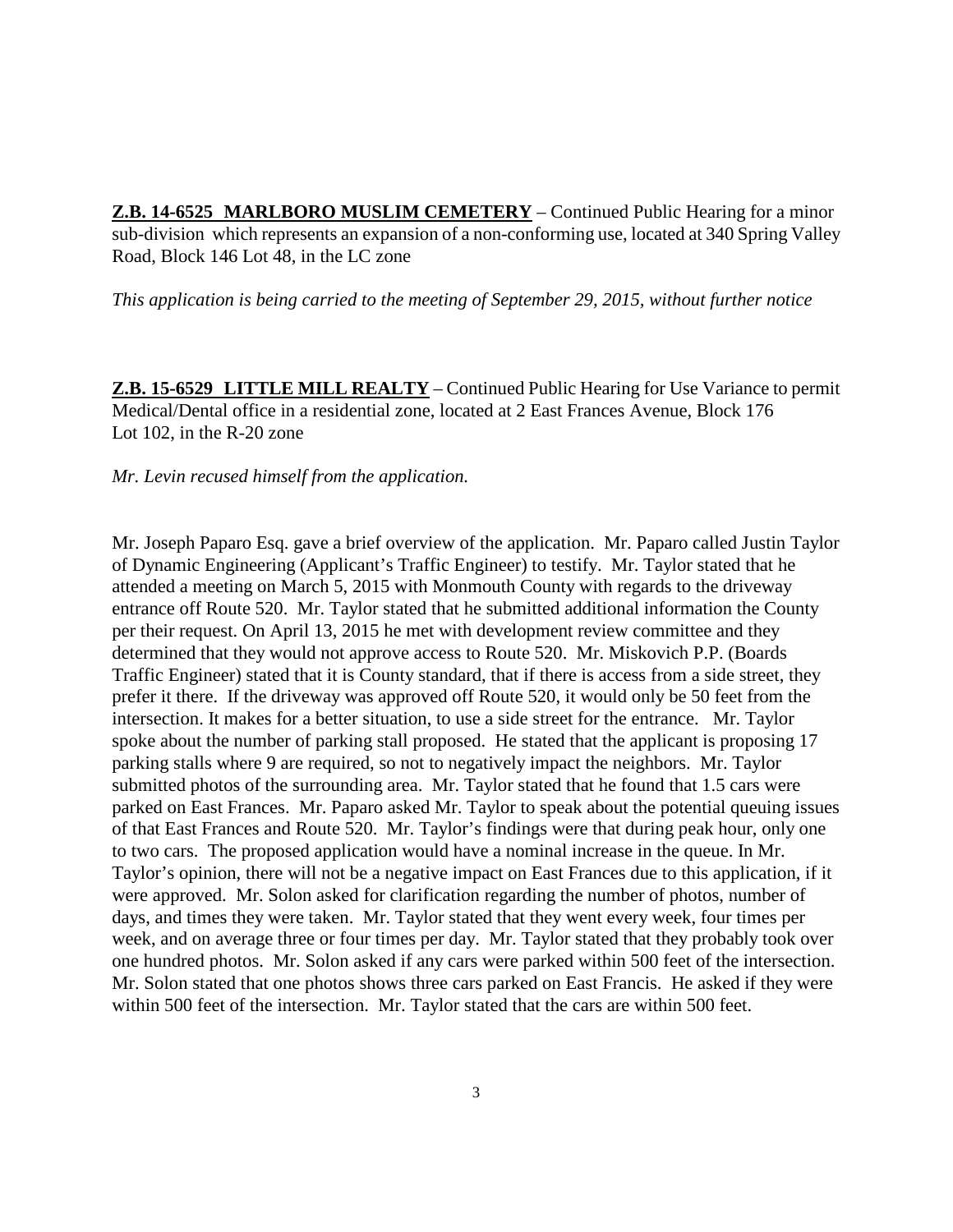### **PUBLIC -**

#### **Joseph Ambrosini – 6 East Frances Avenue**

Voiced his concerns regarding a commercial use on East Francis Avenue.

### **Susan Kemp – 8 East Frances Avenue**

Ms. Kemp asked when the traffic study was done, and voiced her concerns regarding a traffic on East Francis Avenue.

### **Frank Kemp – 8 East Frances Avenue**

Voiced his concerns regarding a traffic on East Francis Avenue.

### **Richard Junkierski – 14 East Frances Avenue**

Voiced his concerns regarding a traffic on East Francis Avenue.

Mr. Paparo called John McDonough (Applicant's Planner) to testify. Mr. McDonough stated that the application is suitable for this location. The applicant is proposing a 25 buffer between the proposed parking area and that of the neighboring property. Mr. McDonough stated that only 39% coverage is proposed with this application. Mr. McDonough feels that this is not tantamount to a rezone. Mr. McDonough said that this application will not create a backlog of traffic. The applicant is keeping the residential integrity by not knocking down the dwelling. Mr. McDonough said for those reasons, there will not be a negative impact or detriment to the surrounding area. He stated that the proposed application goes dark on the weekends as well as at night. Mr. McDonough sees no operative detriment, due to the hours of operation. Mr. Cucchiaro Esq. asked what the Master Plan shows for the area. Mr. McDonough stated that the Master Plan looks at the area with a very broad brush, and keeps it residential. Mr. Weilheimer asked Mr. McDonough what sites he was comparing this application to. Mr. McDonough stated a property two lots down, the fire house. He stated that that lot is affectively 100% covered over. Mr. Weilheimer asked if Mr. McDonough is comparing changing a house to an Orthodontic office to a fire facility. Mr. McDonough said yes, this is stepping down zoning, and as a planner he has to consider that. Ms. Neumann asked what zone the firehouse is in. Mr. McDonough stated that the firehouse is in the IOR zone. Ms. Neumann replied "so not a residential zone, correct?" Mr. McDonough said that he doesn't know if the "R" stands for residential. Ms. Neumann said "it does not". Mr. Paparo asked Ms. Neumann what it stands for. Ms. Neumann said "research". Mr. McDonough said the next property in the chain is the property immediately next to the proposed application. Mr. McDonough stated that property removed large trees, and converted the backyard to a parking lot, 10 feet away from the application site. Mr. McDonough said "I think that impedes the integrity of the residential use". Mr. Paparo asked Mr. McDonough if the property was in the same zone as the proposed site. Mr. McDonough said "it was in the exacted zone".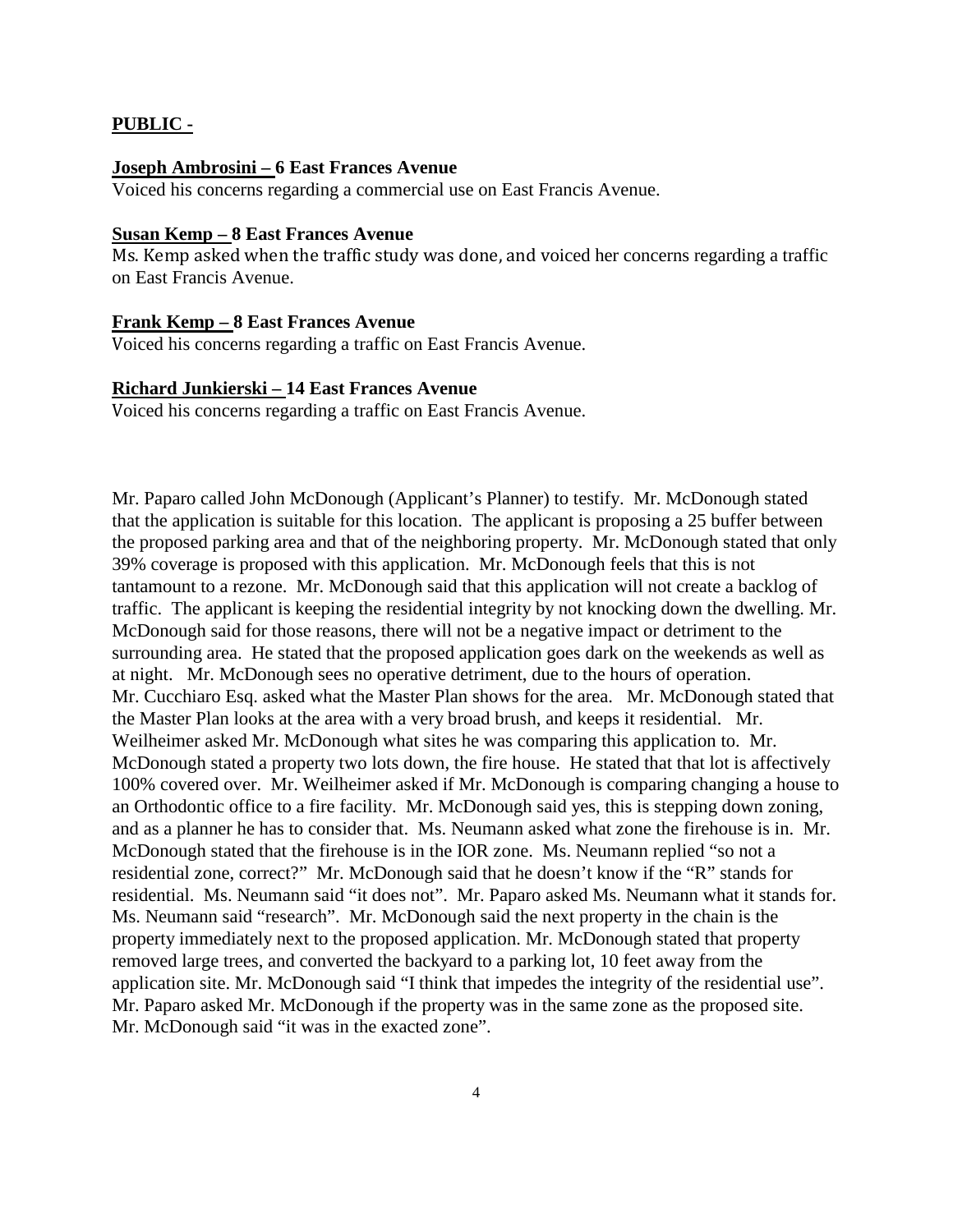### **PUBLIC -**

### **Frank Kemp – 8 East Frances Avenue**

Asked how the applicants hours of operation would be confirmed and maintained? Mr. McDonough stated that the applicant indicated that information in previous testimony.

### **Joseph Ambrosini – 6 East Frances Avenue**

Voiced his concerns regarding preserving the integrity of the neighborhood.

### **Richard Junkierski – 14 East Frances Avenue**

Voiced his concerns regarding the negative impact this application would have on East Francis Avenue.

### **Mary Ellen Fett – 2 East Frances Avenue**

Stated that the majority of the potential buyer for this property wanted to convert it into an office. She feels that if the application is not approved, she won't be able to sell her home.

### **Frank Kemp – 8 East Frances Avenue**

Requested that the Board vote against this application.

### *In workshop*

Offered: Chairman Shapiro

Second: Mr. Zwerin

Mr. Solon has concerns with the application regarding the traffic and parking issues. Mr. Zwerin has concerns with the application. Mr. Weilheimer is against the application. Ms. DiGrande has concerns with traffic on the residential street. Dr. Adler also has concerns with traffic. Chairman Shapiro has concerns with the traffic on East Frances. If the County granted entrance on Route 520 he would be more favorable to this application.

### *Out of Workshop*

Offered: Chairman Shapiro

Second: Ms. DiGrande

Mr. Paparo gave his closing statement and requested that the Board vote in favor of this application.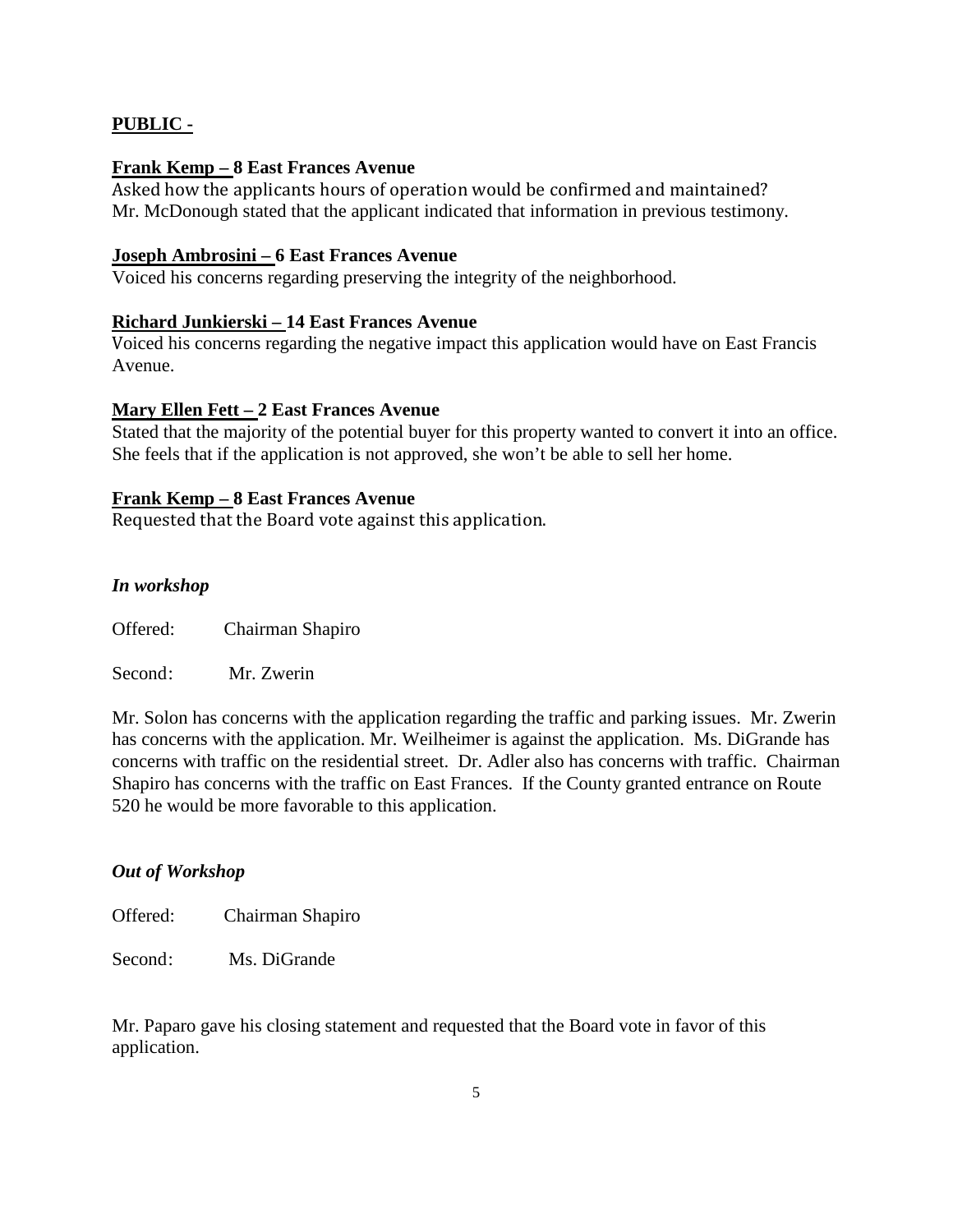### *A motion to deny*

| Offered: | Mr. Weilheimer | Ayes: 5 (Mr. Solon, Mr. Zwerin,<br>Mr. Weilheimer, Chairman Shapiro,<br>Ms. DiGrande, Dr. Adler) |  |
|----------|----------------|--------------------------------------------------------------------------------------------------|--|
|          |                |                                                                                                  |  |
|          |                | Absent: 0                                                                                        |  |
| Second:  | Ms. DiGrande   | Navs:                                                                                            |  |

Recused: {1} Mr. Levin

# **M E M O R A L I Z A T I O N S**

**Z.B. 15-6538 PAWEL WCISLO** - Memorialization of Resolution granting Expansion of a nonconforming Use and Bulk Variance approval to construct a deck, shed, and pool to an existing residential use in a C-3 zone, located at 1 Pin Oak Road, Block 269 Lot 17

| Offered: | Chairman Shapiro | Ayes: 5 (Mr. Solon, Mr. Zwerin, |
|----------|------------------|---------------------------------|
|          |                  | Chairman Shapiro                |
|          |                  | Ms. DiGrande, Dr. Adler)        |

Second: Mr. Zwerin Nays:

Absent:

**Z.B. 15-6541 STANLEY CLAYTON** - Memorialization of Resolution granting approval to construct a driveway within 5 feet from property line, located at 19 Clayton Road, Block 296 Lot 19 in a FRD zone